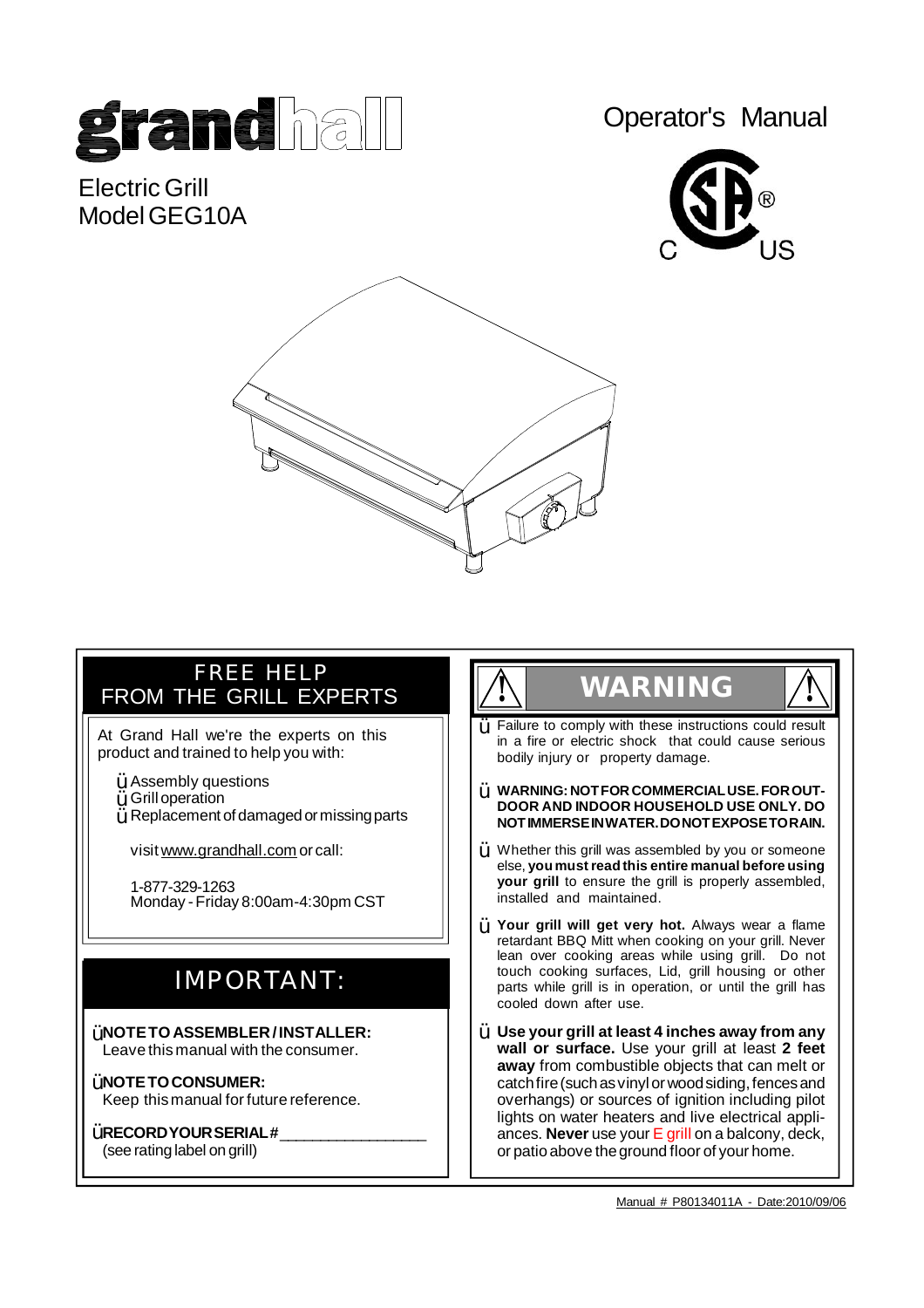### **Table of Contents**

| Warranty Terms and ConditionsBack Cover |  |
|-----------------------------------------|--|
|                                         |  |

# **IMPORTANT SAFEGUARDS**

When using this grill or any electrical appliances, basic safety precautions should always be followed including the following:

- **•** Read all Instructions.
- Use grill on a level, stable surface. **•**
- Do not touch hot surfaces. Use handles or knobs. **•** To protect against electrical shock do not immerse cord, plugs, or this grill in water or any other liquid.
- Close supervision is necessary when any appliance **•** is used near children and/or pets. Never allow children to operate this appliance.
- Unplug from outlet when not in use and before clean-**•** ing. Allow to cool before putting on or taking off parts.
- Do not operate any appliance with a damaged cord **•** or plug. Do not operate any appliance if it cannot be operated safely or if it was been damaged in any manner. Return appliance to the nearest authorized service facility for examination, repair, or adjustment. The use of any accessory attachments unauthorized by Grand Hall may cause injuries, property damage, or death.
- Do not let cord(s) hang over table or counter edges. **•**
- **•** Secure cord(s) and place cord(s) so that it can not be tripped over or easily pulled.
- Do not let cord(s) touch hot surfaces. **•**
- Do not place on or near a hot gas or electrical burner, **•** or in a heated oven.
- Do not move the appliance when it is in use. Allow the **•** appliance to cool before moving or storing.
- Use flame retardant BBQ mitts when handling any **•** receptacle containing hot oil or liquids.
- Attach the plug of the appliance to the receptacle of **•** the power supply extension cord first, and then plug cord into the wall outlet. To disconnect, turn the control knobs to "off," then remove the plug from the wall outlet.
- Do not use the appliance for any purposes other than **•** its intended use. Do not alter this appliance in any way.
- Do not use the appliance as a heater. **•**
- NEVER use charcoal, lighter fluid, or any fuel in this **•** appliance.
- NEVER line the bottom of the grill housing with alu-**•** minum foil or any substance that will restrict the flow of grease into the Grease Tray.
- Grease Tray must be installed during grill use. **•**
- Do not leave grill unattended when it is in use. **•**
- Use only on dedicated, properly grounded outlet. **•**
- A short power-supply cord has been provided to re-**•** duce the risk of becoming entangled in or tripping over a longer cord per CSA standard.
- If more clearance is needed between the grill and a wall/surface, an extension cord may be used if precautions are taken. **•**
- If an extension cord is used: **•**

1) The marked electrical rating of the extension cord should be at least as great as the electrical rating of the appliance.

2) The extension cord should be arranged so that it will not drop over the counter top or tabletop where it can be pulled on by children or tripped over unintentionally.

3) The appliance must be properly grounded. The extension cord should be a grounding-type 3 wire cord.

- Use an extension cord suited for outdoor use with **•** a tag stating "Suitable for Use with Outdoor Appliances".
- **•** Store this unit indoors out of the reach of children when not in use.
- Do not clean this product when it is in use or **•** plugged into a power source.

# **SAVE THESE INSTRUCTIONS**

**! WARN ! ING**



**Failure to read and follow the Use and Care Instructionscouldresultinafireorexplosion that couldcauseseriousbodilyinjury,deathor property damage.**

**! WARN ! ING**

### **California Proposition 65**

Brass components, such as the rheostat valve stem used on this electric grill, contain lead which is known to the State of California to cause cancer, birth defects, or other reproductive harm.





The Grease Tray must be visually inspected before each grill use. Remove any grease and wash Grease Tray with a mild soap and warm water solution.

Patent Pending on Cooking System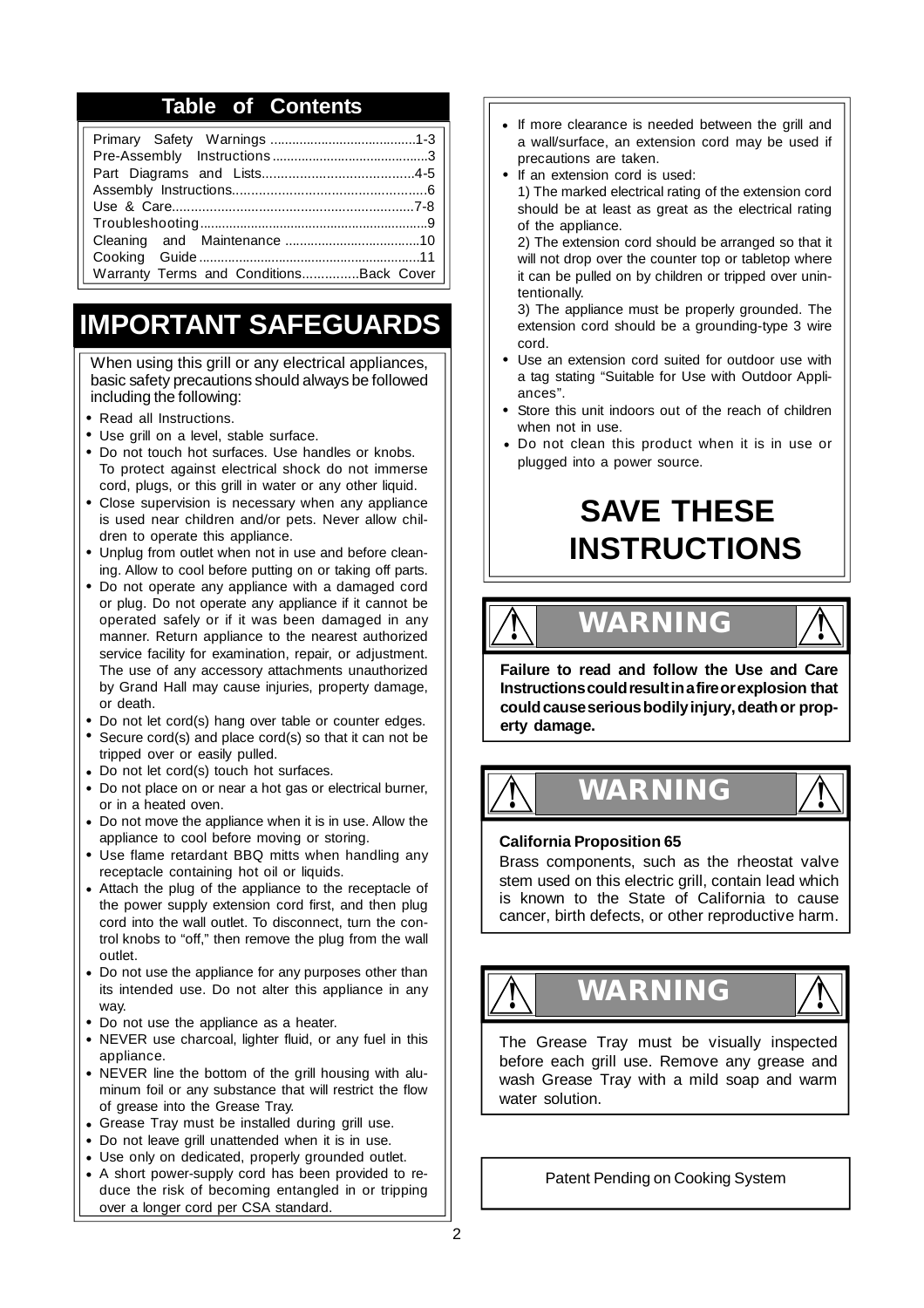### **Pre-Assembly**

### **Read and perform the following pre-assembly instructions:**

- Open lid of shipping carton and remove unit and pack- $\Box$ ing materials. Open the Grill Lid and unpack parts inside. Remove and discard all packing materials from unit and parts.
- $\Box$ Do not assemble or operate the grill if it appears damaged. If there are damaged or missing parts when you unpack the shipping box or you have questions during the assembly process, call the GRILL INFORMATION CENTER 1-877-329-1263 Monday - Friday 8:00am-4:30pm CST.

### **GROUND FAULT INTERRUPTER REQUIRED**

- Since 1971 the National Electric Code (NEC) has required Ground Fault Circuit Interrupter devices on all outdoor circuits.  **•**
- **•** If your residence was built before 1971, check with a qualified electrician to determine if a Ground Fault Circuit Interrupter protector exists.
- Do not use this appliance if the circuit does not **•** have GFCI protection.

# **CAUTION !**

**When using electrical appliances, basic safety precautions should always be used.**



**!**

# **! WARNING !**



- This appliance, when installed, must be electrically **•** grounded in accordance with local codes or, in the absence of local codes, with the *National Electrical Code, ANSI/NFPA 70,* or the *Canadian Electrical Code, CSA C22.1.*
- Keep electrical supply cord(s) away from any heated **•** surfaces.
- Do not use 16 or 18 gauge extension cords with **•** your electric grill. Damage to wiring and/or fire could result.
- Never connect the appliance to more than 1 exten-**•** sion cord or damage to wiring and/or fire could result.





**Never** cover or wrap the Cooking Grids, bottom of the Grill Bowl, or Grease Tray with aluminum foil or any other material that will absorb grease.

# **! DANGER !**

**ELECTRIC SHOCK CAN KILL OR RESULT IN SE-RIOUS INJURY.**

### **TO PREVENT ELECTRICAL SHOCK:**

- Connect cord to properly grounded GFCI (Ground Fault Circuit Interrupter) outlet only. **•**
- Never operate your electric grill when it is raining. **•**
- Always keep cord dry and off the ground. **•**
- Never put the cord or heating element in water or any liquid. **•**
- To prevent your grill from being splashed by water **•** or falling into water, do not use grill within 10 feet of a pool, spa, pond, water faucet or any body of water.
- Make sure the control knobs are set to OFF before plugging OR unplugging your grill. **•**
- Unplug your grill when not in use or before moving the grill. **•**
- Do not unplug your grill by pulling the cord. **•**
- Keep cord away from hot grill surfaces. **•**
- Never operate your grill if the cord or plug appears damaged. **•**
- Never remove the grounding plug or use with an adapter to two prongs. **•**
- Unplug the cord before using water or any liquid to clean your grill. **•**





**NOT FOR COMMERCIAL USE. FOR INDOOR AND OUTDOOR HOUSEHOLD USE ONLY. DO NOT IMMERSE IN WATER. DO NOT EXPOSE TO RAIN.**

**! WARNING !**

**YOUR GRILL WILL GET VERY HOT. DO NOT TOUCH COOKING SURFACES, LID, GRILL HOUSING OR OTHER PARTS WHILE GRILL IS IN OPERATION, OR UNTIL THE GRILL HAS COOLED DOWN AFTER USE.**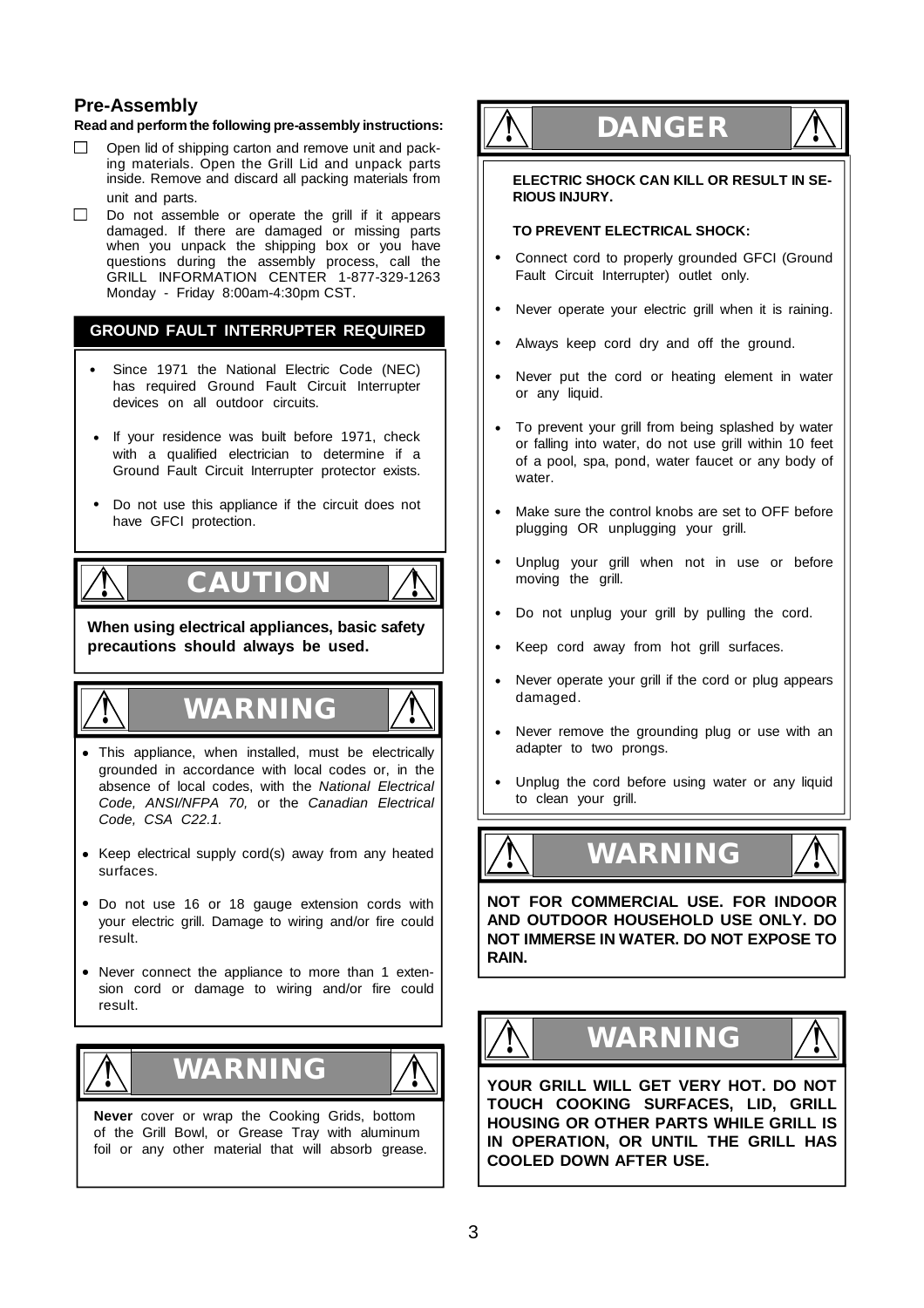**Parts Diagramfor Model GEG10A**

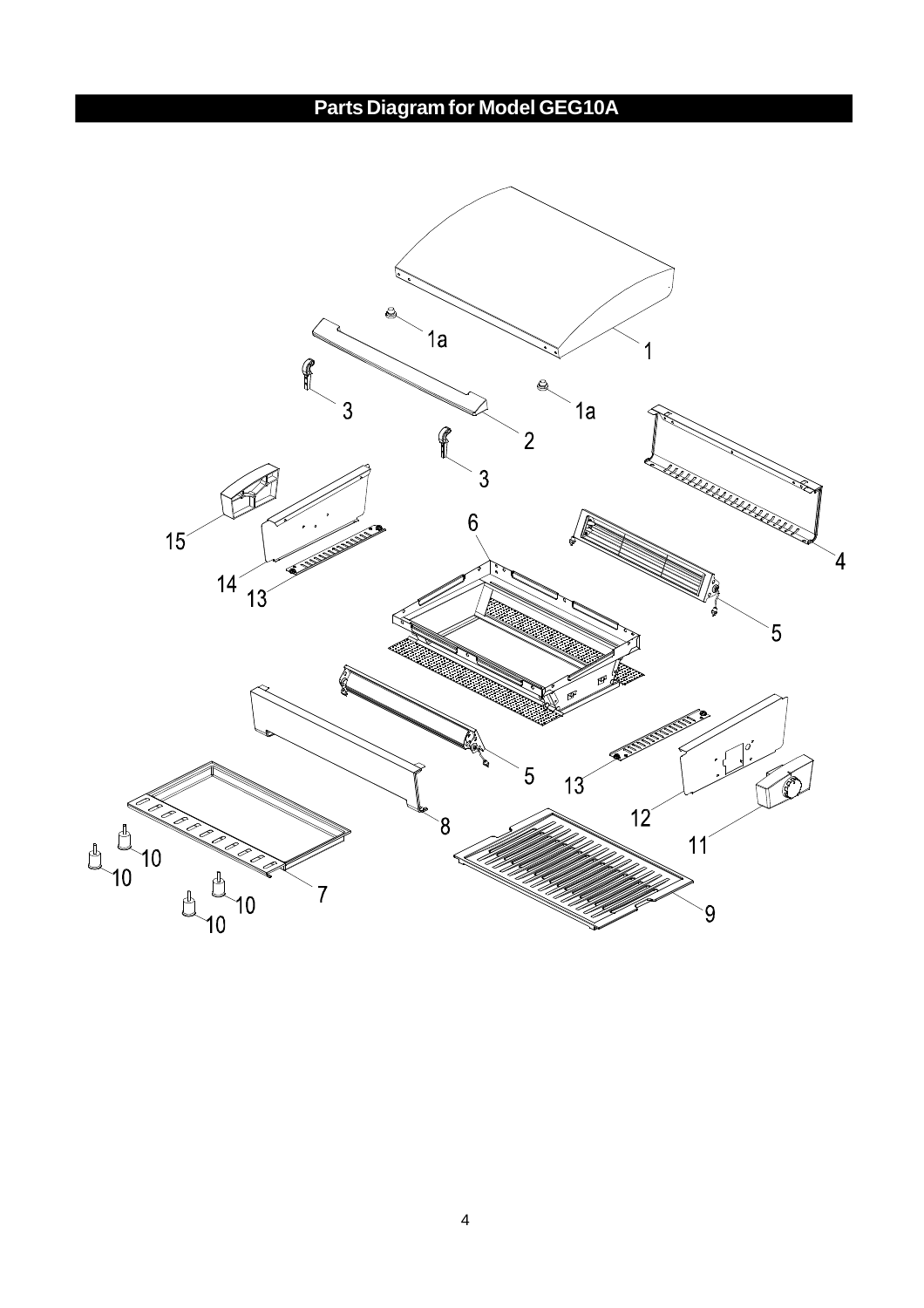| <b>Parts List for Model GEG10A</b> |                           |            |                |  |  |
|------------------------------------|---------------------------|------------|----------------|--|--|
| <b>KEY</b>                         | <b>DESCRIPTION</b>        | PART#      | <b>QTY</b>     |  |  |
| 1                                  | Lid                       | P0015310K4 | 1              |  |  |
| 1a                                 | Protective Pad            | P05518018L | $\overline{2}$ |  |  |
| 2                                  | Lid Handle                | P00202026A | 1              |  |  |
| 3                                  | Lid Hinge                 | P03320010A | $\overline{2}$ |  |  |
| 4                                  | Bowl Panel, Rear          | P0075810R4 | 1              |  |  |
| 5                                  | Infrared Lam Assembly     | P020150015 | 2              |  |  |
| 6                                  | Bowl Assembly             | P0071386R4 | 1              |  |  |
| $\overline{7}$                     | Grease Tray               | P0271778D4 | 1              |  |  |
| 8                                  | Bowl Panel, Front         | P0073894R4 | 1              |  |  |
| 9                                  | Cooking Grid              | P01615046F | 1              |  |  |
| 10                                 | Leg                       | P05322040B | 4              |  |  |
| 11                                 | Timer/Control System      | P00201010A | 1              |  |  |
| 12                                 | Bowl Panel, Right         | P0076212R4 | $\mathbf{1}$   |  |  |
| 13                                 | <b>Bowl Panel Bracket</b> | P033110534 | 2              |  |  |
| 14                                 | Bowl Panel, Left          | P0076112R4 | 1              |  |  |
| 15                                 | Left Handle               | P00201009A | 1              |  |  |
|                                    | Cover                     | P07001030B | 1              |  |  |
|                                    | Operator's Manual         | P80134011A | 1              |  |  |

For the repair or replacement parts you need: Call 1-877-329-1263 M-F 8:00AM-4:30 PM CST

To obtain the correct replacement parts for your E grill, please refer to the part numbers in this parts list. The following information is required to ensure you receive the correct parts:

- 1. Model and Serial Number (see CSA label on grill)
- 2. Part Number
- 3. Part Description
- 4. Quantity of parts needed

**Important:** Use only Grand Hall replacement parts. The use of any part that is not a Grand Hall replacement part can be dangerous and will also void your product warranty. Keep this Operator's Manual for convenient referral and for part replacement.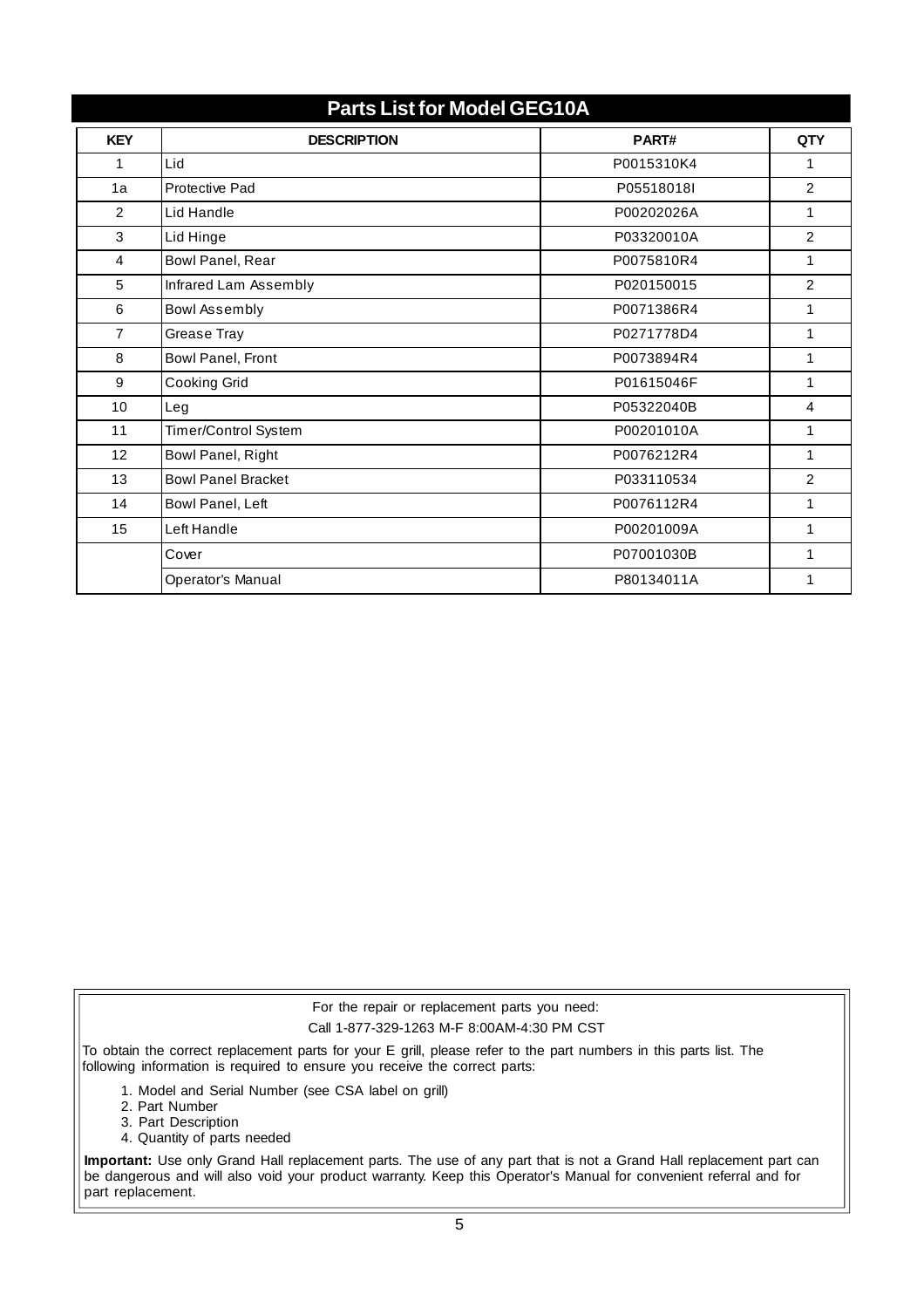# **Assembly Instructions**



### **Install Left Handle and Legs**

□ Install Left Handle onto Left Bowl Panel. Align the 3 holes on the Left Handle with the 3 holes on the Left Bowl Panel. Insert 3 Pan Head Screws 3/16"x7/8" and tighten securely.

 $\Box$  Install 4 Legs onto the underside of the bowl assembly as shown.



Pad Head Screw 3/16"x7/8" Qty. 3 Part # S182G0314A



**Install Cooking Grid 2** Place the Cooking Grid on bowl ledge.

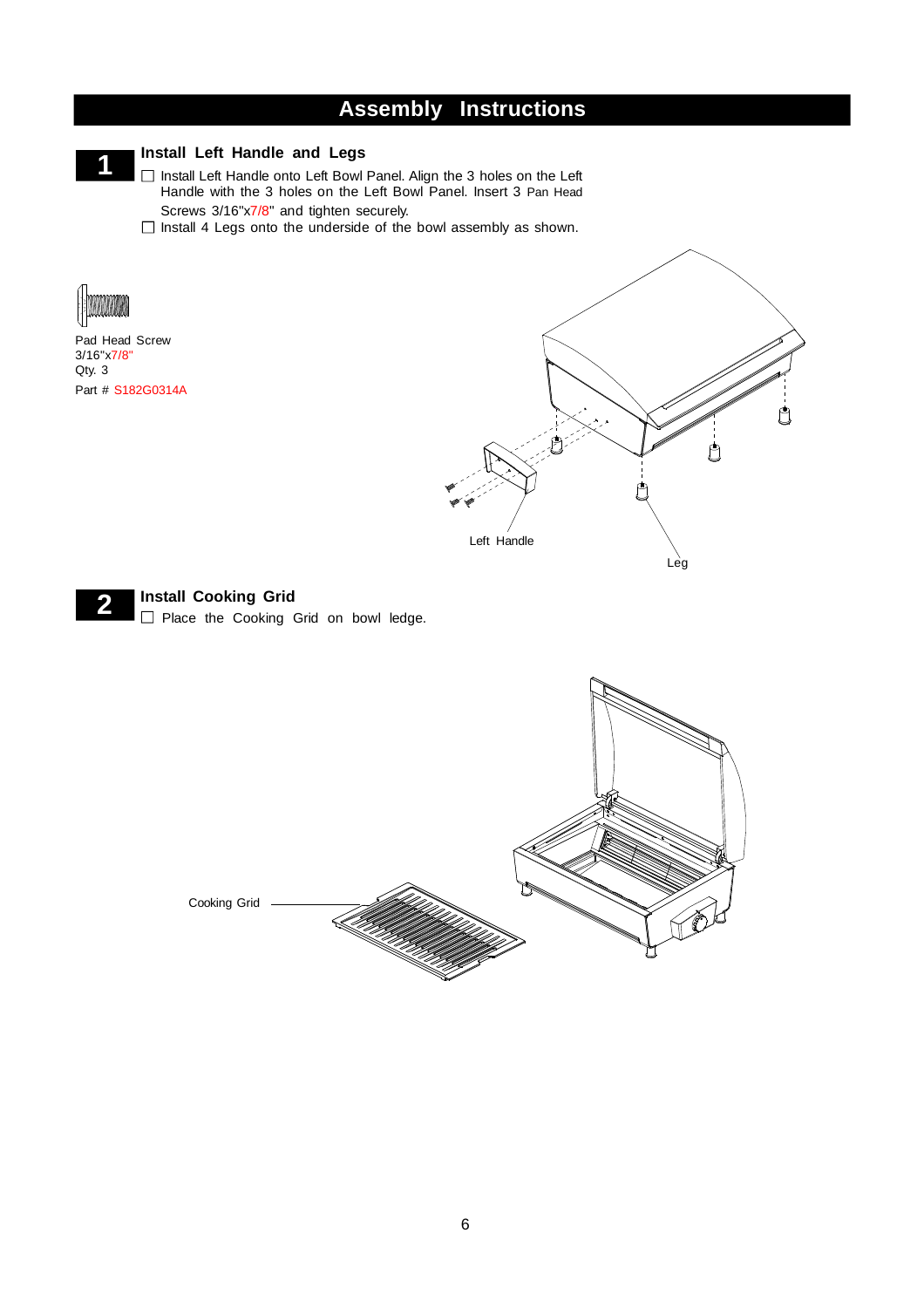# **USE AND CARE INSTRUCTIONS**

### **Turning Grill On**

1. Make sure the Power/Timer Knob is set to OFF.



- 2. Disconnect other appliances from the circuit before using your grill.
- 3. Plug grill into properly grounded GFCI, 120 VAC, 15A outlet.
- 4. Turn Power/Timer Knob past the 120 minutes mark, and then back to your desired time.
- 5. When cooking is finished, turn Power/Timer Knob to OFF and unplug power cord.



Power/Timer Knob

### **Preheating**

 $\Box$  Preheating the grill increases the grill surface temperature and reduces the actual cooking time. Turn on the grill and leave it closed for 20 minutes before placing food on the grids.



 $\ddot{\mathsf{Y}}$  Do not use aluminum foil to cover or wrap the Grease Tray or Heat Shield.

 $\ddot{\mathsf{Y}}$  Keep the grill 4 inches minimum amount of distance from combustibles(ex.wood siding, carpet and overhangs)

### **IMPORTANT: AUTO SWITCH OFF MODE**

Safety Device will shut power off if the grill temperature is overheat. Then you should turn Power/Timer knob OFF and unplug power cord, wait 15 mins for the grill cool down and then restart the grill.



**To avoid grease overflow or flare-up, please do not clean the cooking Grid/ Griddle with water when cooking.**

### **An Important Note about Cooking Temperatures**

 $\Box$  The suggested heat settings and cooking times shown on the Guide to Grilling on page 11 are approximate. Variables including outside temperatures, direction and conditions of wind, as well as grill location will affect your grill's heat distribution. Because these conditions vary, we offer this quide as a convenience. We recommend you monitor your grill closely and rotate foods as needed to prevent overcooking and ensure the most delicious results every time.



**To set the Power/Timer Knob to desired time, turn Power/Timer Knob past the 120 minutes mark and then back towards desired time.**



- $\ddot{Y}$  Failure to comply with these instructions could result in a fire or explosion that could cause serious bodily injury, death or property damage.
- $\gamma$  Keep a multi-purpose fire extinguisher readily accessible. In the event of a fire, turn Power/Timer knob to OFF and unplug grill from outlet. NEVER use water to put out a fire in this or any other electrical appliance.
- $\ddot{Y}$  This grill is not intended to be installed in or on recreational vehicles and/or boats.
- **Never** line the bottom of the grill housing with charcoal, Ÿ aluminum foil, sand or any substance that will restrict the flow of grease into the Grease Tray.
- **Before each use of your grill:** Pull out the Grease Tray Ÿ and remove all grease and food debris to prevent grease fire hazard.
- **Use your grill at least 4 inches away from any wall** Ÿ **or surface.** Use your grill at least **2 feet away** from combustible objects that can melt or catch fire (such as vinyl or wood siding, fences and overhangs) or sources of ignition including pilot lights on water heaters and live electrical appliances.

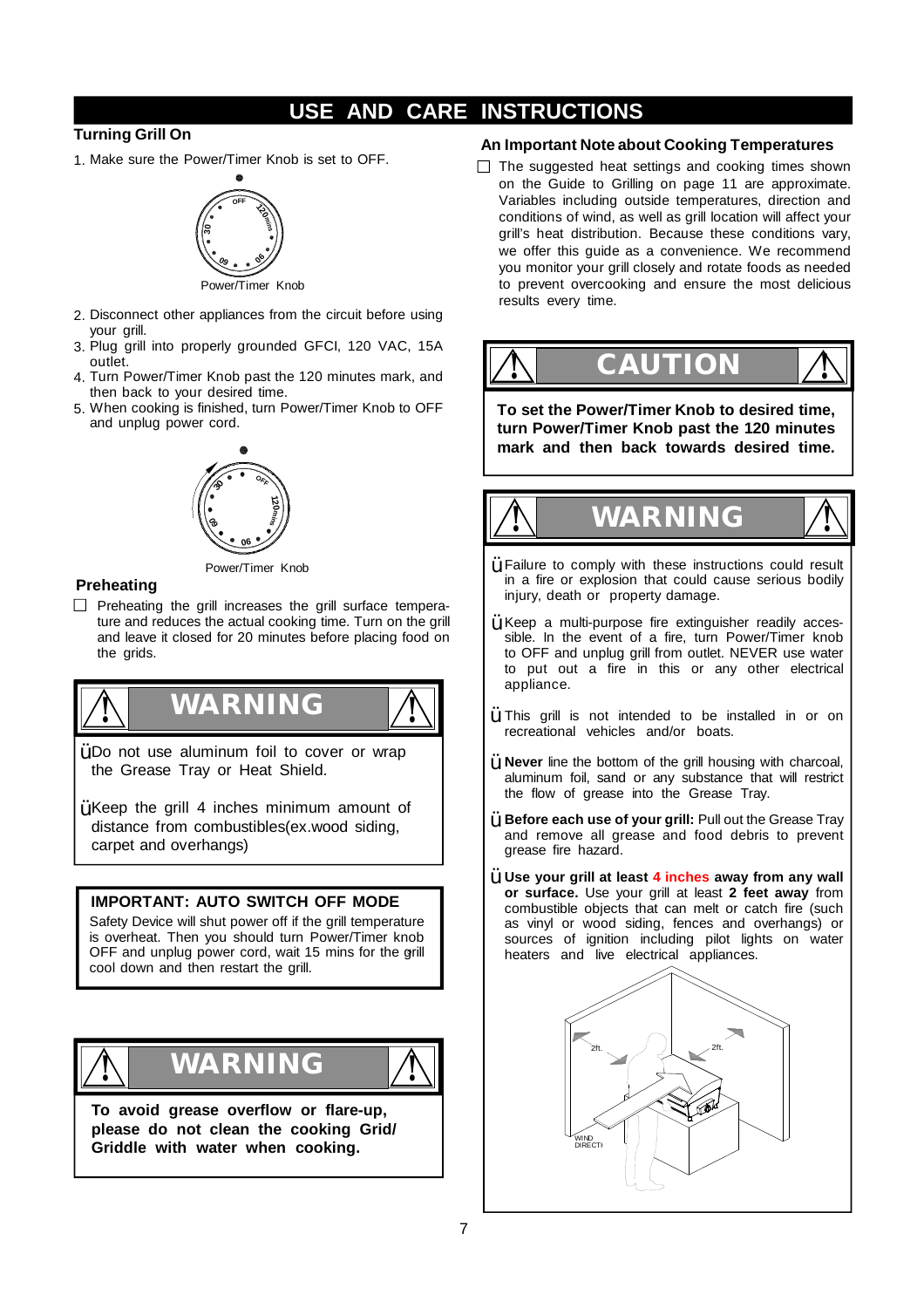## **USE AND CARE INSTRUCTIONS**

### **Grounding Instructions:**

This appliance must be grounded while in use to protect the operator from electrical shock. The appliance is equipped with a 3-conductor cord and 3 prong grounding-type plug to fit the proper grounding-type receptacle. Plug the appliance into a GFCI-protected receptacle only.

### **Extension Cords:**

- Only use a 3-wire extension cord that has a 3-prong 1. grounding-type plug and 3-prong cord connector that accepts the plug from the appliance.
- 2. Use a cord marked "Suitable for use with outdoor appliances." Outdoor extension cords should be marked with "W-A".
- 3. Only use extension cords that have an electrical rating no less than the rating of the appliance.
- 4. Do not use damaged extension cords. Examine cord before using and replace if damaged. Do not abuse extension cord.
- 5. Do not tug on the cord to disconnect it from appliance or power source.
- 6. Keep cord away from heat and sharp edges.
- 7. Keep connection to extension cord dry and off the ground.
- Never use more than one extension cord to plug appliance to power source. 8.

# **! CAUTION !**

 $\breve{\texttt{Y}}$  TO ENSURE CONTINUED PROTECTION AGAINST RISK OF ELECTRIC SHOCK, CONNECT ONLYTO PROPERLY GROUNDED GFCI OUTLETS.

 $\rm \tilde{Y}$  to reduce the risk of electric shock , KEEP EXTENSION CORD CONNECTION DRY AND OFF THE GROUND. YOUR GRILL WILL GET VERY HOT. DO NOT TOUCH COOKING SUR-FACES, LID, GRILL HOUSING OR OTHER PARTS WHILE GRILL IS IN OPERATION, OR UNTIL THE GRILL HAS COOLED DOWN AFTER USE.

# **! IMPORTANT !**

REMOVE THE GREASE TRAY BEFORE MOVING GRILL. USE CAUTION WHEN HANDLING TRAY OR SERIOUS INJURY CAN OCCUR. TRAY MUST BE INSTALLED FOR GRILL OPERATION.



Carbon Fiber Lamps and Grill surfaces may still be hot even if Heat ON Lamp is off.

### **Specification and Wiring Diagram for GEG10A**

**AC Power: 120 V /15A**



Warning: If any of the original wiring supplied with the appliance needs to be replaced, contact Grand Hall for replacements at:

### **GRILL INFORMATION CENTER 1-877-329-1263**

Monday - Friday 8:00am-4:30pm CST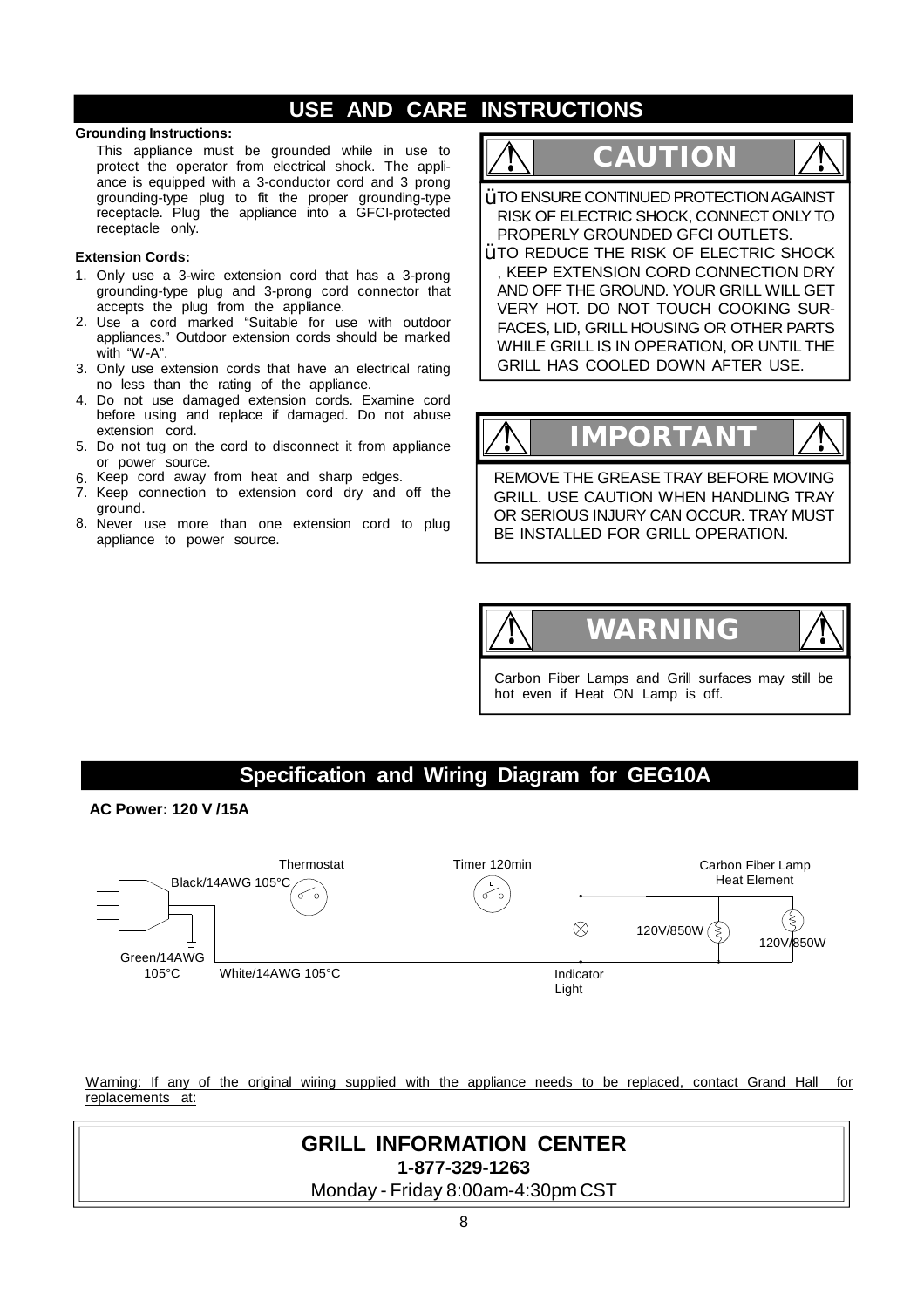# **TROUBLESHOOTING**

### **If the grill fails to produce any heat:**

- 1. Be sure there is power to the grill. Turn the Power/Timer Knob to OFF and try the following:
- $\Box$  Plug cord into properly grounded outlet.
- $\overline{\Box}$  Ground Fault Circuit Interrupter (GFCI) may be tripped. Reset or replace if needed.
- $\Box$  Outlet may be faulty. Try another outlet.
- $\Box$  Make sure the grill is on a dedicated outlet. The grill cannot be used if there is another device plugged into the outlet.
- 2. Power/Timer Knob may be in OFF position.  $\Box$  Turn Power/Timer Knob on. (see page 7 for more details).
- 
- 3. Heating Element may need replacing.
- $\Box$  Call 1-877-329-1263 to order replacement parts and only use Grand Hall certified replacement parts.
- The internal heating element will automatically shut 4. itself OFF after the set time limit has been reached.
- $\Box$  To reset the internal timer, turn the Power/Timer Knob to OFF and unplug the cord from the power outlet. Plug the cord back in and set the Power/Timer Knob to your desired time.

#### **If the grill cooks too slowly:**

- 1. Always preheat the grill with the Lid closed before putting food into the grill.
- 2. If it is windy, reposition the grill to reduce its effects.

### **Ifthe HeatON Lightis OFF:**

- 1. Be sure there is power to the grill.  $\Box$  Plug the power supply cord to GFCI protected outlet, or GFCI protected extension cord and outlet.
- 2. Power/Timer Knob may be in OFF position. □ Set Power/Timer Knob to desired setting.
- 3. Heat ON Light or Heating Element may need replacing. □ Call 1-877-329-1263 to order Grand Hall replacement parts.

### **Circuit breaker continues to trip:**

- 1. Caused by a power surge
- $\Box$  Make sure the Power/Timer Knob is set to OFF before plugging OR unplugging your grill.
- Circuit may be overloaded with appliances. 2.
- $\Box$  Disconnect other appliances from the circuit when using your grill.
- Electrical connections may be damp or wet. 3.
- Always keep cord dry and off the ground.  $\Box$
- $\Box$  Never put the cord or heating element in water or any liquid.
- $\Box$  If the grill is outdoors, do not use it when it is raining.
- $\Box$  If the grill is being used in a humid area, it may take a day or more for electrical circuits to thoroughly dry before the breaker will reset. This is not a defect of the product.
- Electrical Cord may be damaged. Never operate your 4. grill if the cord or plug appears to be damaged.
- □ Call 1-877-329-1263 to order Grand Hall certified replacement parts.

#### **If you have excessive flare-ups when cooking:**

- 1. The fats and juices dripping from grilled food can cause flare-ups. To minimize flare-ups try the following:
- $\Box$ Trim excess fat from meat before grilling.
- Consider choosing leaner cuts of meat for cooking.  $\Box$
- Use a lower temperature setting.  $\Box$
- Grease and food build up inside your grill and Grease Tray. 2.
- $\Box$  Be sure your grill is turned OFF, unplugged, and completely cool. Follow the Cleaning and Maintenance steps found in this manual to clean the Cooking Grid, Grease Tray, and inside of Bowl and Lid.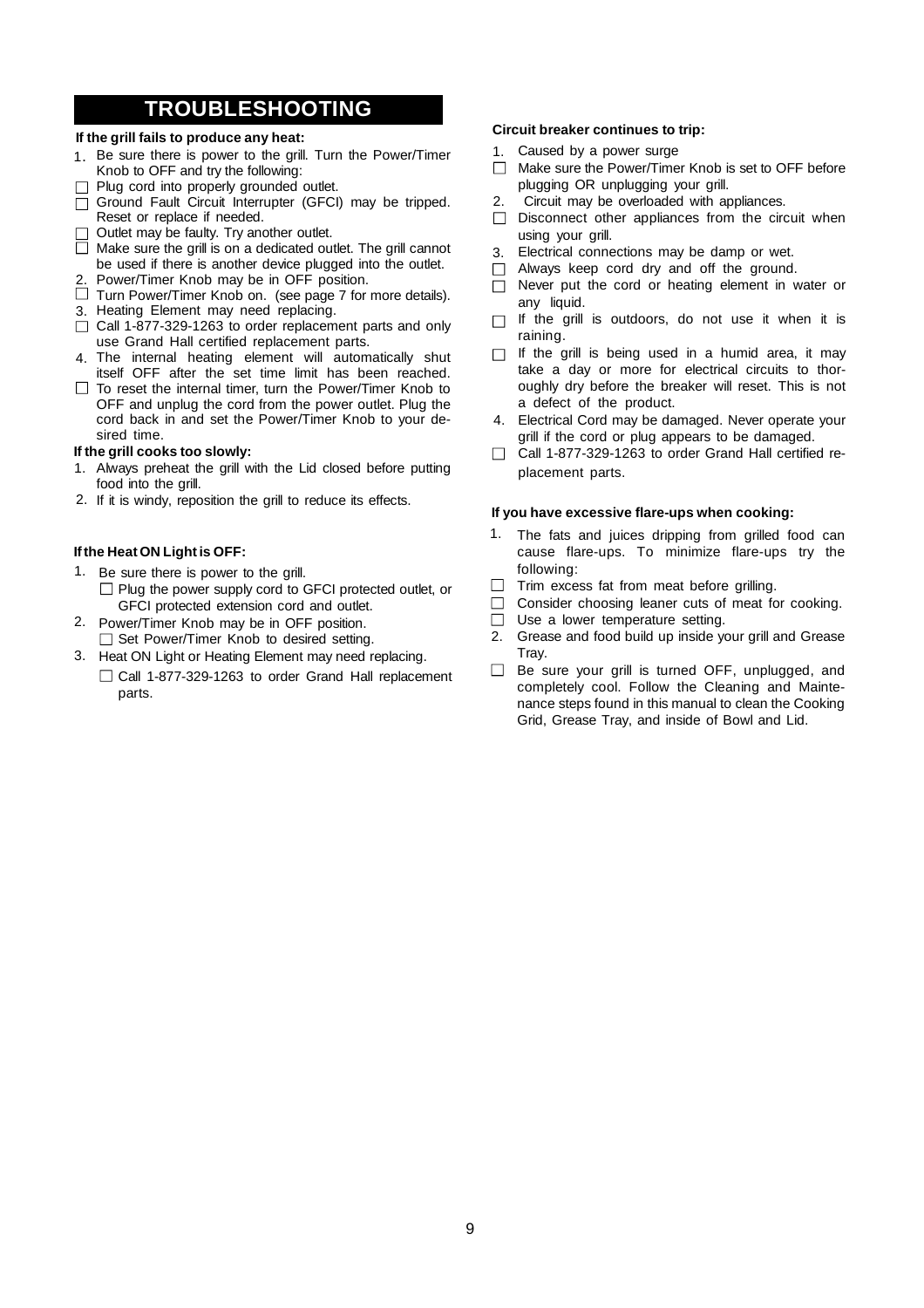# **CLEANING AND MAINTENANCE**

Proper care and maintenance will keep your grill in top operating condition and prolong its life. Follow these cleaning procedures on a timely basis and your grill will stay clean and operate with minimum effort.

**CAUTION:** Be sure your grill is OFF, unplugged, and cool before cleaning.

### **Cleaningthe CookingGrid**

 $\Box$  Before initial use and periodically, wash the Cooking Grid in a mild soap and warm water solution. You can use a wash cloth or vegetable brush to clean your Cooking Grid. Dry the Grid completely before reinstalling it back in the grill.

### **Cleaning the Grease Tray**

 $\Box$  To reduce the chance of fire, the Grease Tray must be visually inspected before each grill use. Remove the Grease Tray from the grill. Remove wash the Grease Tray with a mild soap and warm water solution. Dry the Tray completely before reinstalling.

### **Cleaning the Inside of the Grill Lid**

 $\Box$  Grease can build up on the inside of the Lid. Visually inspect the inside of the Lid before each Use. Unplug the unit and use a wet washcloth to remove any grease. Leave the Lid open and let the grill dry before using it again.

### **Cleaning Exterior Stainless Steel Surfaces:**

- $\Box$ Routine care and maintenance is required to preserve the appearance and corrosion resistance of stainless steel. The fact is stainless steel can corrode, rust and discolor under certain conditions. Rust is caused when regular steel particles in the atmosphere become attached to the stainless steel surface. Steel particles can also become attached to your grill if you use steel wool or stiff wire brushes to clean the grill instead of non-abrasive cloth, sponge or nylon cleaning tools. In coastal areas rust pits can develop on stainless surfaces that cannot be fully removed. Bleach and other chlorine based solutions used for household and pool cleaning can also cause corrosion to stainless steel.
- $\Box$  Weathering, extreme heat, smoke from cooking and machine oils used in the manufacturing process can cause stainless steel to turn tan in color. Although there are many factors which can affect the surface appearance of stainless steel, they do not affect the integrity of the steel or the performance of the grill. To help maintain the finish of stainless steel, follow these cleaning tips for the best results:
- 1. After every use, unplug the unit and wait for your grill to cool. Wipe stainless steel surfaces with a damp cloth or sponge. Be sure to remove all food particles, sauces, or marinades because these can be highly acidic and damaging to stainless steel surfaces.
- 2. Never use abrasive cleaners, scrubbers, or stiff wire brushes of any type on your grill.
- Make sure your unit is unplugged. Use a heat resistant 3. stainless steel cleaner and rub or wipe in the direction of the stainless steel grain or polish lines.

**Call the Grill Information Center** if you have any problem with this product. We can help with questions about assembly, grill operation, accessory availability or if there are damaged or missing parts when you unpack this unit from the shipping box. Please call us before contacting your local retailer.

### **GRILL INFORMATION CENTER**

Call 1-877-329-1263 Monday - Friday 8:00am-4:30pm CST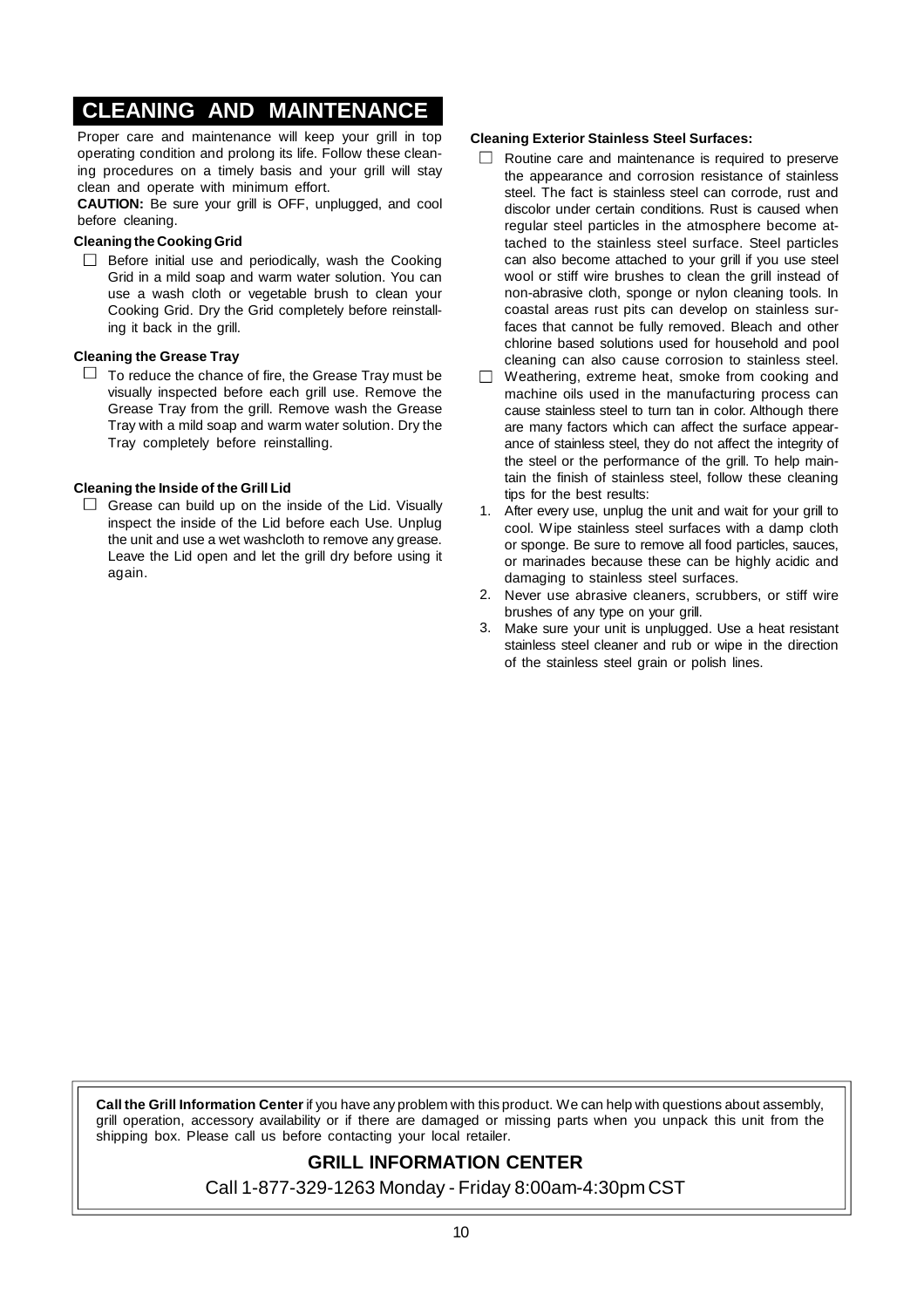# **Guide to Grilling**

### **GrillingSteak**

Preheat the grill using the highest setting for no more than 15-20 minutes. Open Lid and place the meat on the Cooking Grid. Cook the meat on both sides until seared. Maintain high heat and cook until done. Grilling times will vary according to meat thickness.

#### **GrillingHamburgers**

Preheat the grill using the highest setting for no more than 15-20 minutes. Open Lid and place the meat on the Cooking Grid. Cook the meat on both sides until seared. Maintain heat and cook until done. Grilling times will vary according to meat thickness.

#### **GrillingPoultry**

Preheat the grill using the highest setting for no more than 15-20 minutes. Open Lid and place the poultry on the Cooking Grid. Cook the poultry on both sides until seared. Maintain heat and cook until done. Grilling times will vary according to poultry thickness.

Poultry skin is fatty so you should expect some flareups. You can choose to remove the skin or excess fat to prevent these flare ups.

#### **GrillingPork**

Preheat the grill using the highest setting for no more than 15-20 minutes. Open Lid and place the meat on the Cooking Grid. Cook the meat on both sides until seared. Maintain heat and cook until done. Grilling times will vary according to meat thickness.

#### **GrillingFish**

Preheat the grill using the highest setting for no more than 15-20 minutes. Open Lid and place fish (skin down) on the Cooking Grid. Cook the fish on both sides until seared. Cook until fish is opaque but still moist.

#### **Vegetables and Fruit**

Preheat the grill using the highest setting for no more than 15-20 minutes. Open Lid and place food on the Cooking Grid. Vegetables and fruit that work best on the grill are relatively soft and require a short cooking time: mushrooms, zucchini, tomatoes and skewered fruit such as apricots, peaches, pineapple, strawberries and kiwis.

For very firm vegetables—particularly potatoes and yams, we recommend that you partially boil until almost cooked, before placing them on the grill. Cooking times will be comparable to normal pan frying.

| Minimum Internal Temperatures for Doneness (in °F) |         |             |         |           |  |  |
|----------------------------------------------------|---------|-------------|---------|-----------|--|--|
| Type of Meat                                       | Rare    | Medium-Rare | Medium  | Well-Done |  |  |
| <b>Beef</b>                                        | 115-130 | 120-145     | 130-160 | 150-160   |  |  |
| Lamb                                               | 115-130 | 120-145     | 130-160 | 150-160   |  |  |
| Chicken                                            | *       | $\star$     | 145-160 | 160-165   |  |  |
| Pork                                               | $\star$ | 130-145     | 140-160 | 150-160   |  |  |